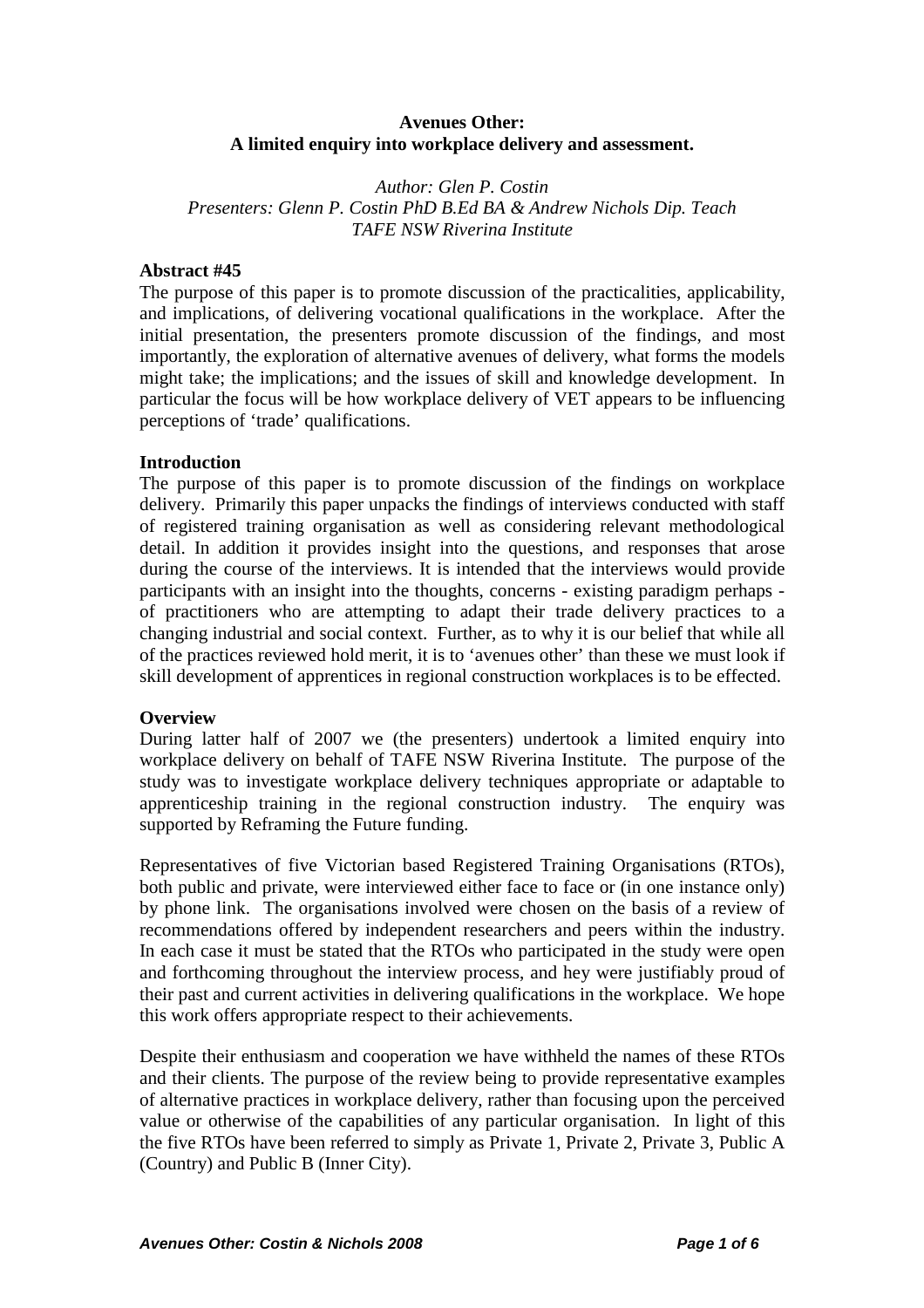## **Methodology**

Following discussions with numerous researchers and RTOs (both public and private), a small cluster of Victorian-based RTOs were identified as offering a range of approaches and, importantly, were open to further enquiry. We were able to visit four of the five were able to be visited allowing for face to face discussion, using an open interview approach to promote dialogue. A similar discursive technique was used in the telephone interview of the manager of the fifth RTO. The open interview technique allowed for issues and themes to arise and be discussed that had not previously been considered, while in the latter part of the discussion issues could be introduced, addressed, and brought into focus.

In each case a particular client or delivery site and qualification was identified for exemplary methods or approaches. It was not considered important that all of the organisations that participated dealt with the construction trades, instead the possibility of crossover between industries was explored.

## **Limits of Enquiry**

- With the exception of Public A, only one representative of each RTO was interviewed. (Note: In generally the RTO representative who took part in the interview was not conducting the delivery of the qualification in focus.)
- Clients and sites where training was delivered were not visited
- Documentation employed for assessment was not reviewed
- No 'students' or 'applicants' were interviewed
- Several RTOs which deliver complete construction-based qualifications were not asked to participate due to an industry perception that they were not good practice training examples.
- Both interviewers were male.

## **Discussion**

Detail of the findings can be found in the addendum to this brief paper (to be offered separately to conference participants). Rather than labour over each of the findings individually, it is perhaps of greater value to discuss their implication, allowing the relevant detail to rise as is relevant. Firstly, it is of interest that of the five RTOs, none of them operated similarly: Only one RTO 'delivered' training in the traditional interpretation of the word; one sought to developed the workplace, inclusive of management, as a learning community; one only assessed the training delivered by the employer; one only conducted Recognition of Prior Learning (RPL) assessments of existing experienced workforces; and one actually conducted neither workplace assessment or training – although it offered appearances to that effect.

In each case it was clear to us that the representative from the RTO believed strongly in what they were attempting to do, and were doing it 'well'. Private 1, for example, engaged with several large organisations requesting skill development of their staff. Extensive efforts were then made to contextualise appropriate qualifications so as to develop skills relevant to these workplaces.

Likewise Private 2 went to great lengths to evaluate the competency or otherwise of their target group: often requiring assessors to spend whole days in road trains; meeting applicants at truck stops in the early hours of the morning; and going so far as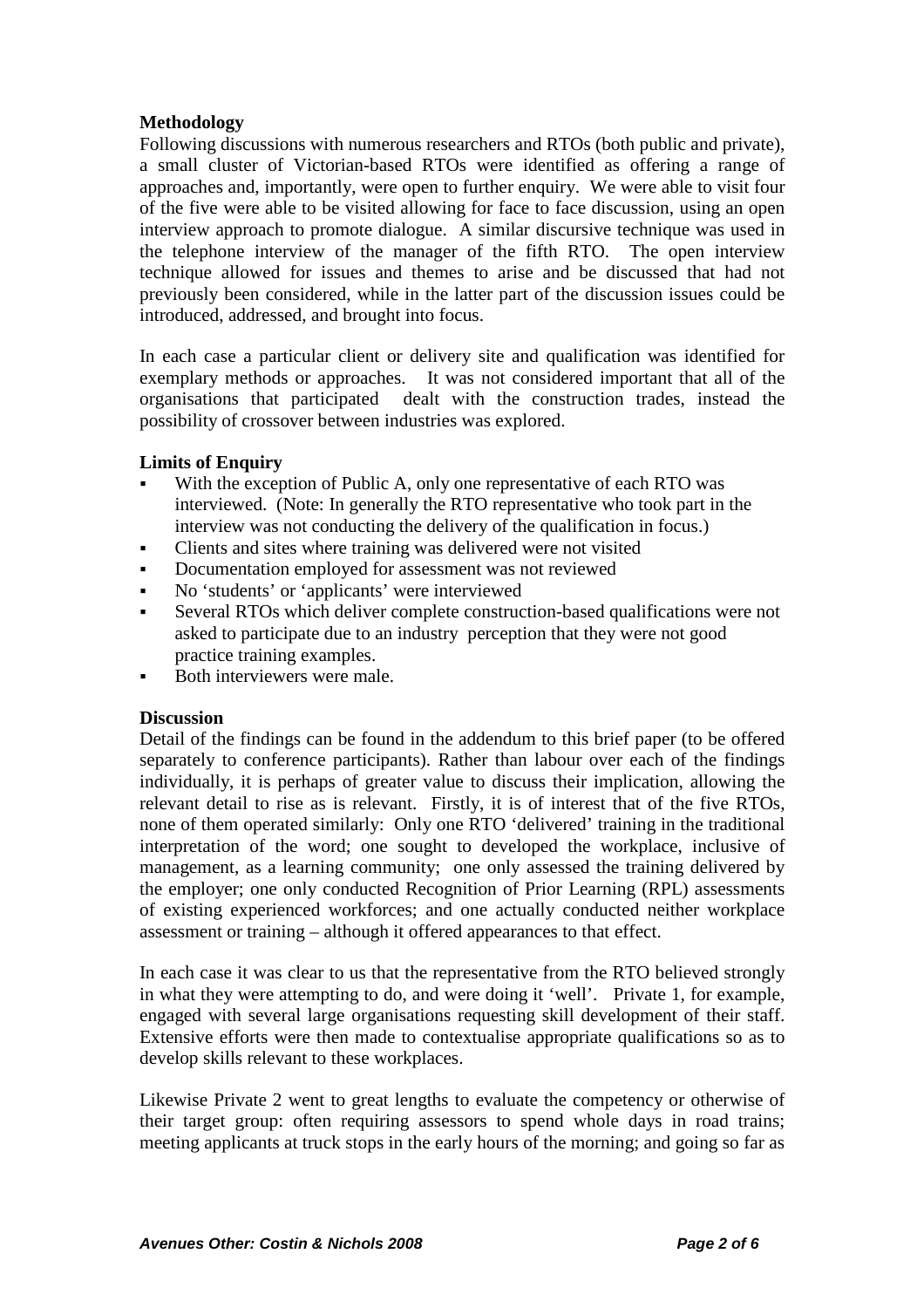to instruct supervisors in training and assessment practices (partial qualification) when skill gaps arise for drivers.

In each case however there were elements that we had to confront as 'challenging' to our current delivery or training paradigm. Of these there are elements that appear to have little relevance to the establishment of 'appropriate' workplace skill and knowledge development for apprentices, and elements that, whilst still challenging, hold promise. It is appropriate that we should look at these in more detail.

## **Recognition of Prior Learning and Current Competencies**

Both Recognition of Prior Learning (RPL), and Recognition of Current Competencies (RCC) are well documented (NSW DET, 2007). Briefly, RPL is the recognition that people develop skills and knowledge informally and outside of the formal educational system. RPL effectively 'formalises' the informal – brings the applicant into the 'system' – and benchmarks them against relevant competency standards. RCC is an assessment only process whereby an applicant's competency is checked for currency. With respect to the development of skills and knowledge of apprentices, who in the main are of limited experience and have had only a short time to develop their skills in the workplace, both were perceived as avenues of limited 'initial' relevance.

That stated, RPL may have some value in the evaluation of apprentices who, having spent a significant period embedded in the workplace, are confronted with training in units of competency that they may already have developed. This is the approach that was adopted by Public A. Even here there is a cautionary note as often the practical ability is context specific, and only a limited grasp of the underpinning knowledge is held. Likewise the narrow field of experience invokes questions regarding transfer to other contexts. The applicants assessed by Public A have demonstrated this as an issue. However, Private 2 refutes this on the basis of prescribed competency. Competency, they state, "is a bench mark… …if you don't think its high enough talk to your ISC [Industry Skills Council] …". In addition, Private 2 were firm in the belief that competency was "entry level training…". The "trade" they contended was something else, developed over time, and that the general public will eventually isolate those 'tradespersons' who are not considered to be of sufficient standard.

Private 3 on the other hand, while also offering ostensibly an RPL program, seeks to develop worker's problem-solving ability. In so doing they argue that although all of the skill and knowledge development is context specific, including the language of its mostly English as a Second Language (ESOL) and Languages other than English (LOTE) applicants, they develop the key 'soft skills' that allow for transfer between contexts and problems.

Here we see two different strategies for two different goals: one enters, checks existing competency, coaches were required, and exits – the qualification delivered to the standards set by industry; the other enters the workplace seeking to develop, and raise the standard, of the whole context over time, leaving when that aim is achieved – "…we're there for as long as it takes…". It is almost as a 'bonus' that the workers achieve a qualification effectively through RPL.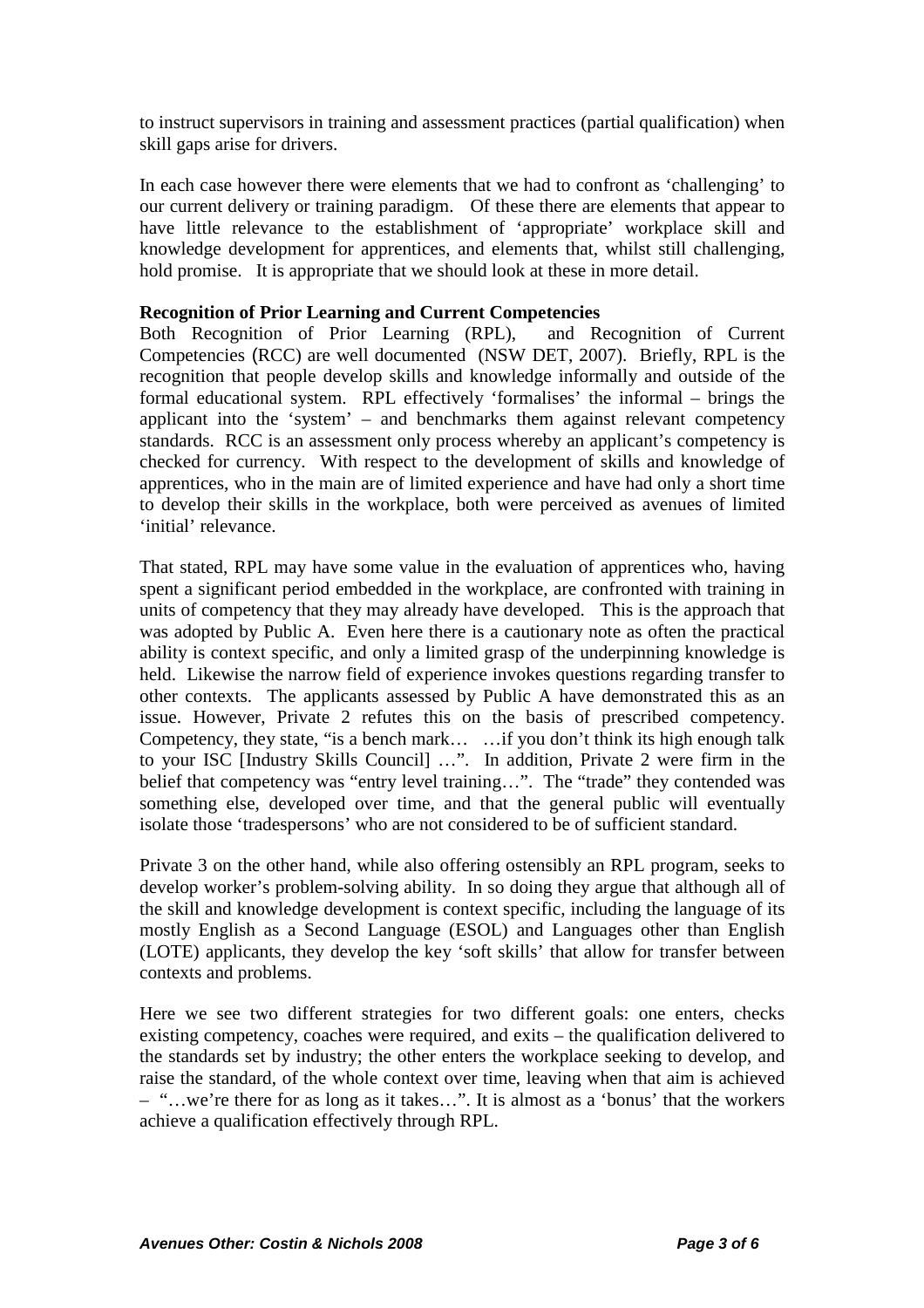## *Points for consideration*

- If competency is considered to be entry level training only, where is the 'trade' [or higher training which is required to become an expert at the trade]? And given a generally uninformed public purchasing to a price, will they be aware that what they are receiving could be better?
- When developing the skills in a workplace using consultants who are not experienced in the context of the delivery (as occasionally Private 3 does – preferring not to use the term 'trainers'), can one be sure that the direction taken is appropriate (sustainable, economic, safe, and the like)? The incremental shifts sought are based upon, and effected by, an existing workforce of (at time of entry) unspecified competence. The key performance indicators (KPI) may look good, yet is the direction ultimately right? This does not deny the value of the alternative perspective offered, indeed it is alternative perspectives that are frequently missing in workplaces. As Private 3 themselves stated "… if we ask why something is done and the answer is *"because we have always done it that way"* the alarm bells ring…". However should not that perspective be mediated by a broad grounding relevant to the context? Is the existing workforce sufficient in this role?

## **Employers as 'Trainers'**

In many existing cases of workplace delivery within the construction industry it is the employer who is deemed the 'instructor' and the RTO takes on the role of 'assessor' only. There is an argument that assessment is an integral component of the skill development and that the two should not be viewed in isolation. However the contemporary VET system of competency based training tends to promote this separation. Public B provides a good example of this form of delivery. Funding is the key issue here and currently limits contact hours (approximating only  $10 - 12$ ) hours per stage or 'year' of the course). This contact time (or lack of thereof) tends to disallow extended observations of the apprentice's work practice by the assessor. Third party reporting appears to be an essential component yet none of the representatives of Public RTOs gave much credence, nor considered avenues for the collection of this form of evidence. Private RTOs likewise were not particularly confident of the evidence that was collected from supervisors or managers.

However all three of the private RTOs interviewed stated a preference for assessing the workers over extended periods of observed practice and always with clustered competencies. This reflects our own preference and that of many TAFE based instructors. All three private RTOs also stated that current audit practices tended to disallow this approach and so in attempting best practice they find themselves "…risk managing…" their assessments for arguably the wrong reasons.

## *Points for consideration*

 Do 'one man' employers have the time to train apprentices? While larger firms may 'farm out' their apprentices to subcontractors, are such apprentices any better off under this system? How much material that is ostensibly 'peripheral' to the doing of a task, yet ultimately informs the problem solving and transfer elements? Is the appropriateness of 'doing' being lost to practice by imposing the training upon the employer? Do we accept the argument proposed by Private 2, that competency is entry level only and that the new 'tradesperson' will eventually develop this knowledge and skill as time and context allows?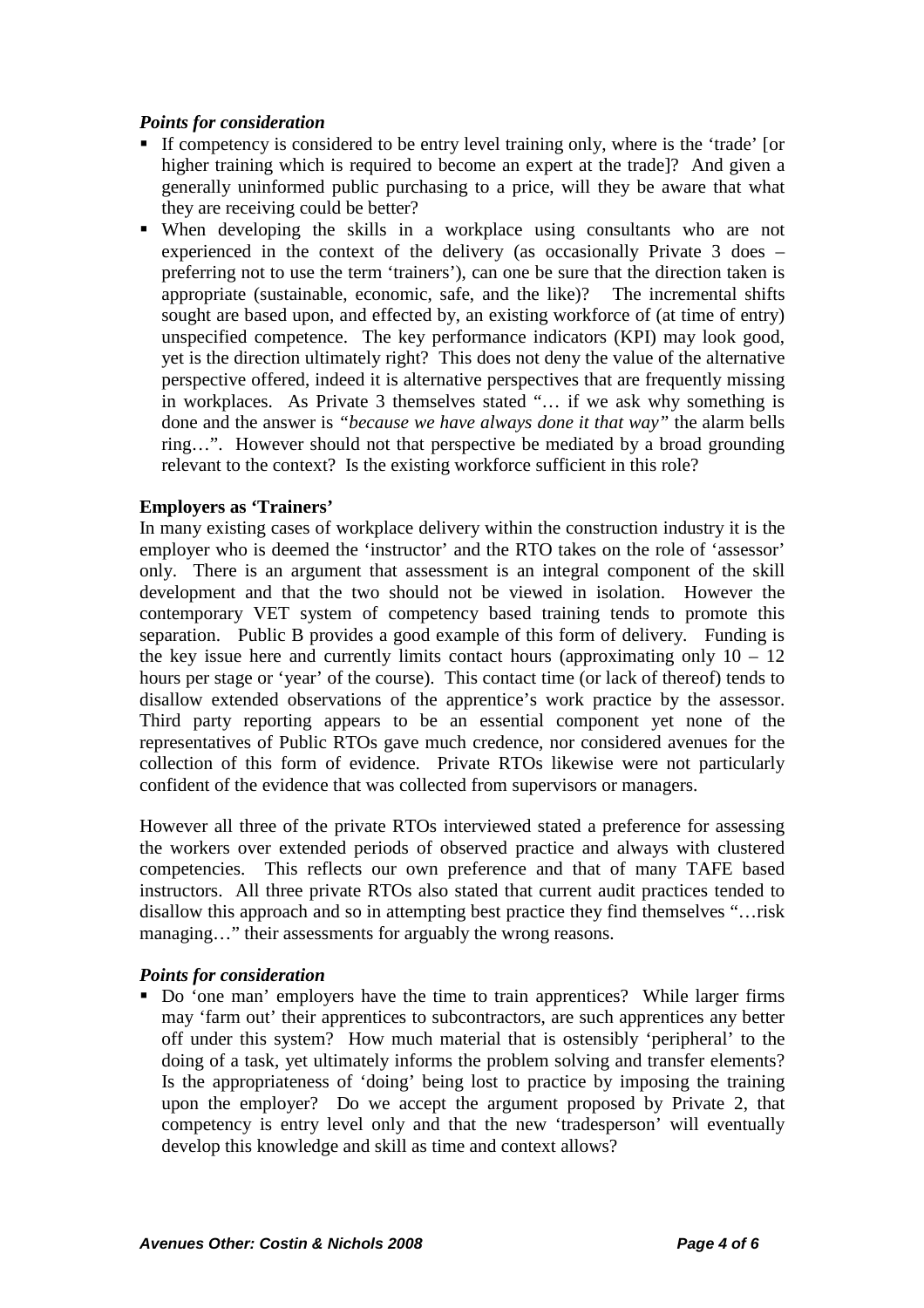- It has long been acknowledged that much, if not most, skill development takes place in the workplace. Indeed even as an apprentice myself I argued that at TAFE one might be 'taught' everything, yet learn nothing. While at work we can be 'taught' nothing, yet learn everything – as much hinges on the learning styles of the apprentice, as well as the training delivery style of instructors and co-workers or employers. If this is the case, why is it that we are yet to incorporate any element of training in mentoring, instruction, or for that matter assessment (given the integral role) in our trade or post trade qualifications? [i.e. An individual that goes through 'the trade' (Cert III) or higher levels (through Cert IV or Diploma) may never be taught anything on how to handle an apprentice, train them, mentor them, or guide others in mentoring them.]
- If employers simply do not have the time to 'train', and the importance of long duration observations of practice (of clustered competencies) is trustworthy, how might this be funded for application in small regional workplaces?

## **Some Concluding Remarks**

It is to be acknowledged that talk of 'the trade' is not much countenanced in contemporary VET literature, being considered overly indeterminate: By this I mean that 'competency' is considered 'measurable'; 'the trade', is not. However, there is value in maintaining our link to this human vessel of broad knowledge, skill, and experience pertaining to various sectors of our industry: Indeed this networking and sharing of experiences is often the only bridge between these sectors. [Note: graded competency assessment is not widely used in practice in TAFE NSW, see also Costin, 2005]

In accepting this, if we choose to bow to the mounting pressure and belief that competency is in fact 'entry level' training and that 'the trade' is something else, how are we to recognise this something else? Can this be reflected within the AQTF system? Do we need another level of recognition, based upon evaluation rather than 'training': some form of evaluation for which application is made 'post competency'? There are sufficient national and international examples, both historical and current, from which a relevant model might be developed [e.g. the European/Anglo Saxon style of Guild type historically used in England and Australia, the German and French versions of journeymen, and the still existent French 'Companion' guild are other examples. Then there is the Korean approach to maintaining historically relevant skill sets and other Asian (Philippines, Japan, China possibly) approaches that have ways of recognising high skill development.] While this may reduce pressure on assessors of 'competency' in the workplace, there remains risks that must be considered, particularly with regard to Occupation Health and Safety and transfer at 'competency' level, and of insurance and remuneration upon 'trade' recognition.

The avenues explored here offer elements worthy of consideration, yet as whole practices we would contend they are inappropriate for trade based skill development and evaluation, particularly in small regional workplaces. And so, while borrowing much that is valuable from other models, we must consider the development of avenues other.

## **Avenues Other: Some Direction**

The point form proposal that follows should be taken as guidance towards a model, rather than the offering of a fixed one. As elements of possible approaches to